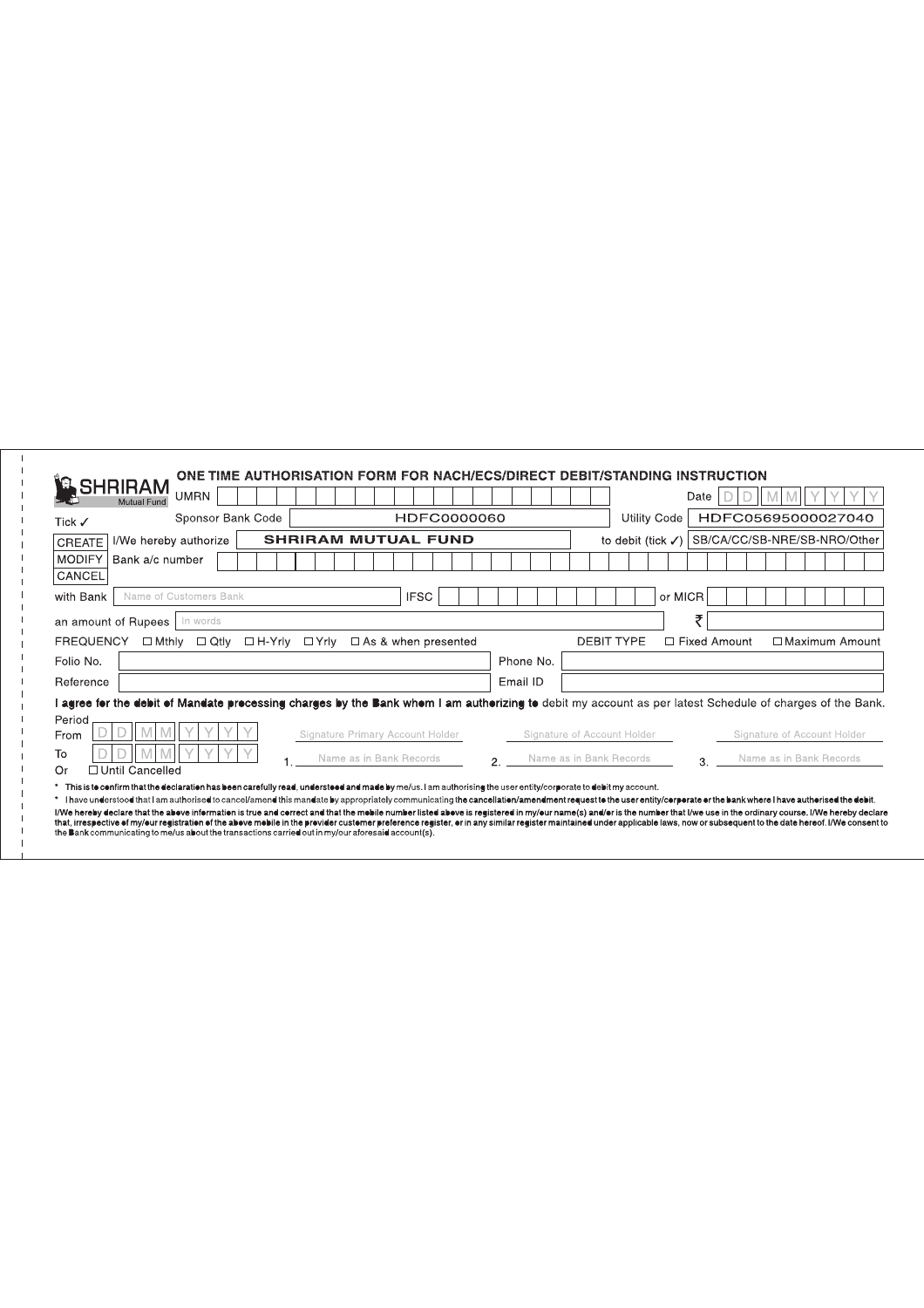|                                                                                                                                                                                                                                                                                                                                                                                                                                                                                                                                                                                                                                                                                                                                                                                                                                                                                                                                                                                                                                                                                                                                              |                 |                          | (An Open Ended Equity Linked Saving Scheme with a Statutory Lock in of 3 years and Tax Benefit) |             |              |                |                        |              |                        |                               |                   | New Fund Offer Closes on: January 18, 2019                                                                                                                                                                                        |                  |  |                                                                    |             |                                      |  |      |                                                                           |            |               |                         |  |
|----------------------------------------------------------------------------------------------------------------------------------------------------------------------------------------------------------------------------------------------------------------------------------------------------------------------------------------------------------------------------------------------------------------------------------------------------------------------------------------------------------------------------------------------------------------------------------------------------------------------------------------------------------------------------------------------------------------------------------------------------------------------------------------------------------------------------------------------------------------------------------------------------------------------------------------------------------------------------------------------------------------------------------------------------------------------------------------------------------------------------------------------|-----------------|--------------------------|-------------------------------------------------------------------------------------------------|-------------|--------------|----------------|------------------------|--------------|------------------------|-------------------------------|-------------------|-----------------------------------------------------------------------------------------------------------------------------------------------------------------------------------------------------------------------------------|------------------|--|--------------------------------------------------------------------|-------------|--------------------------------------|--|------|---------------------------------------------------------------------------|------------|---------------|-------------------------|--|
| SHRIRAM<br>Nurturing Trust, Shaping Dreams                                                                                                                                                                                                                                                                                                                                                                                                                                                                                                                                                                                                                                                                                                                                                                                                                                                                                                                                                                                                                                                                                                   | Mutual Fund     |                          | CK-6, 2nd Floor, Sector-II, Saltlake City, Kolkata-700 091<br>Website: www.shriramamc.com       |             |              |                |                        |              | • Moderately High risk |                               |                   | This product is suitable for investors who are seeking*:<br>. Long term capital appreciation with a 3 years lock in and tax benefit<br>. Investment in diversified portfolio of predominantly equity & equity-related securities. |                  |  |                                                                    |             |                                      |  |      | Investors understand that their principal will be at Moderately High Risk |            |               |                         |  |
|                                                                                                                                                                                                                                                                                                                                                                                                                                                                                                                                                                                                                                                                                                                                                                                                                                                                                                                                                                                                                                                                                                                                              | Name & ARN Code |                          |                                                                                                 |             |              |                |                        |              | Sub Broker Code / ARN  |                               |                   | Internal code for sub<br>Agent/Employee                                                                                                                                                                                           |                  |  |                                                                    | <b>EUIN</b> |                                      |  |      | Bank Serial No./Bank Stamp/                                               |            |               | <b>Receipt Date</b>     |  |
| <b>ARN-48012</b>                                                                                                                                                                                                                                                                                                                                                                                                                                                                                                                                                                                                                                                                                                                                                                                                                                                                                                                                                                                                                                                                                                                             |                 |                          |                                                                                                 |             |              |                |                        |              |                        |                               |                   |                                                                                                                                                                                                                                   |                  |  | E053085                                                            |             |                                      |  |      |                                                                           |            |               |                         |  |
| factors including service rendered by the ARN Holder.<br>Applicable only if ARN is mentioned but EUIN box is left blank: "I/We hereby confirm that the EUIN box has been intentionally left blank by me/us as this transaction is executed without any interaction or<br>advice by the employee/relationship manager/sales person of the above distributor/sub broker or notwithstanding the advice of in-appropriateness, if any, provided by the employee/relationship manager/sales<br>person of the distributor/sub broker." Applicable only if RIA Code is mentioned: "I / We hereby give you my/our consent to share/provide the transactions data feed/portfolio holdings/ NAV etc. in respect of<br>my/our investments under Direct Plan of all Schemes managed by you, to the SEBI-Registered Investment Adviser whose code is mentioned herein."<br>TRANSACTION CHARGES (Refer instructions and tick the appropriate option) Applicable for transactions routed through distributors/agents/brokers who have opted to receive transaction charges.<br>$\Box$ I am a first time investor in mutual funds (Rs.150 will be deducted). |                 |                          |                                                                                                 |             |              |                |                        |              |                        |                               |                   | $\Box$ I am an existing mutual funds investor (Rs.100 will be deducted).                                                                                                                                                          |                  |  |                                                                    |             |                                      |  |      |                                                                           |            |               |                         |  |
| <b>Signatures</b>                                                                                                                                                                                                                                                                                                                                                                                                                                                                                                                                                                                                                                                                                                                                                                                                                                                                                                                                                                                                                                                                                                                            |                 |                          | First / Sole Applicant / Guardian                                                               |             |              |                |                        |              |                        |                               |                   | <b>Second Applicant</b>                                                                                                                                                                                                           |                  |  |                                                                    |             |                                      |  |      | <b>Third Applicant</b>                                                    |            |               |                         |  |
| 1. INVESTOR EXISTING FOLIO NUMBER INFORMATION (Please fill in your folio Number and proceed to Investment Details)                                                                                                                                                                                                                                                                                                                                                                                                                                                                                                                                                                                                                                                                                                                                                                                                                                                                                                                                                                                                                           |                 |                          |                                                                                                 |             |              |                |                        |              |                        |                               |                   |                                                                                                                                                                                                                                   |                  |  |                                                                    |             |                                      |  |      |                                                                           |            |               |                         |  |
| Folio No.                                                                                                                                                                                                                                                                                                                                                                                                                                                                                                                                                                                                                                                                                                                                                                                                                                                                                                                                                                                                                                                                                                                                    |                 |                          |                                                                                                 |             |              |                |                        |              |                        |                               |                   | The details in our records under the folio number mentioned will apply for this application.                                                                                                                                      |                  |  |                                                                    |             |                                      |  |      |                                                                           |            |               |                         |  |
| 2. APPLICANT(S) DETAILS (Please refer to instruction No. II (b) & (IV) (Name should be as per Aadhaar) (Mandatory Information)<br>Sole /First Applicant/                                                                                                                                                                                                                                                                                                                                                                                                                                                                                                                                                                                                                                                                                                                                                                                                                                                                                                                                                                                     |                 |                          |                                                                                                 |             |              |                |                        |              |                        |                               |                   |                                                                                                                                                                                                                                   |                  |  |                                                                    |             |                                      |  |      |                                                                           |            | Date of Birth |                         |  |
| Minor*<br>PAN/PEKRN*                                                                                                                                                                                                                                                                                                                                                                                                                                                                                                                                                                                                                                                                                                                                                                                                                                                                                                                                                                                                                                                                                                                         |                 |                          |                                                                                                 |             |              |                |                        |              |                        |                               |                   | Enclose (Please ) O KYC Acknowledgement Letter                                                                                                                                                                                    |                  |  |                                                                    |             |                                      |  |      | AADHAAR No.#                                                              |            |               |                         |  |
|                                                                                                                                                                                                                                                                                                                                                                                                                                                                                                                                                                                                                                                                                                                                                                                                                                                                                                                                                                                                                                                                                                                                              |                 |                          |                                                                                                 | KYC Id No.* |              |                |                        |              |                        |                               |                   |                                                                                                                                                                                                                                   |                  |  |                                                                    |             |                                      |  |      |                                                                           |            |               |                         |  |
| Name of GUARDIAN (In case First/Sole applicant is minor / CONTACT PERSON- DESIGNATION/ PoA HOLDER (In case of Non-Individual Investor)                                                                                                                                                                                                                                                                                                                                                                                                                                                                                                                                                                                                                                                                                                                                                                                                                                                                                                                                                                                                       |                 |                          |                                                                                                 |             |              |                |                        |              |                        |                               |                   |                                                                                                                                                                                                                                   |                  |  |                                                                    |             |                                      |  |      |                                                                           |            | Date of Birth |                         |  |
| PAN/PEKRN*     KYC Proof Attached (Mandatory)   Relationship with Minor applicant: O Natural guardian O Court applicant guardian                                                                                                                                                                                                                                                                                                                                                                                                                                                                                                                                                                                                                                                                                                                                                                                                                                                                                                                                                                                                             |                 |                          |                                                                                                 |             |              |                |                        |              |                        |                               |                   |                                                                                                                                                                                                                                   |                  |  |                                                                    |             |                                      |  |      | AADHAAR No.#                                                              |            |               |                         |  |
|                                                                                                                                                                                                                                                                                                                                                                                                                                                                                                                                                                                                                                                                                                                                                                                                                                                                                                                                                                                                                                                                                                                                              |                 |                          |                                                                                                 | KYC Id No.* |              |                |                        |              |                        |                               |                   |                                                                                                                                                                                                                                   |                  |  |                                                                    |             |                                      |  |      |                                                                           |            |               |                         |  |
| 2nd APPLICANT (Name should be as per Aadhaar)                                                                                                                                                                                                                                                                                                                                                                                                                                                                                                                                                                                                                                                                                                                                                                                                                                                                                                                                                                                                                                                                                                |                 |                          |                                                                                                 |             |              |                |                        |              |                        |                               |                   |                                                                                                                                                                                                                                   |                  |  |                                                                    |             |                                      |  |      |                                                                           |            | Date of Birth |                         |  |
| PAN/PEKRN                                                                                                                                                                                                                                                                                                                                                                                                                                                                                                                                                                                                                                                                                                                                                                                                                                                                                                                                                                                                                                                                                                                                    |                 |                          |                                                                                                 |             |              |                |                        |              |                        |                               |                   | Enclose (Please√) O KYC Acknowledgement Letter                                                                                                                                                                                    |                  |  |                                                                    |             |                                      |  |      | AADHAAR No.#                                                              |            |               |                         |  |
|                                                                                                                                                                                                                                                                                                                                                                                                                                                                                                                                                                                                                                                                                                                                                                                                                                                                                                                                                                                                                                                                                                                                              |                 |                          |                                                                                                 | KYC Id No.* |              |                |                        |              |                        |                               |                   |                                                                                                                                                                                                                                   |                  |  |                                                                    |             |                                      |  |      |                                                                           |            |               |                         |  |
| 3rd APPLICANT (Name should be as per Aadhaar)                                                                                                                                                                                                                                                                                                                                                                                                                                                                                                                                                                                                                                                                                                                                                                                                                                                                                                                                                                                                                                                                                                |                 |                          |                                                                                                 |             |              |                |                        |              |                        |                               |                   |                                                                                                                                                                                                                                   |                  |  |                                                                    |             |                                      |  |      |                                                                           |            | Date of Birth |                         |  |
| PAN/PEKRN                                                                                                                                                                                                                                                                                                                                                                                                                                                                                                                                                                                                                                                                                                                                                                                                                                                                                                                                                                                                                                                                                                                                    |                 |                          |                                                                                                 |             |              |                |                        |              |                        |                               |                   | Enclose (Pleasev) O KYC Acknowledgement Letter                                                                                                                                                                                    |                  |  |                                                                    |             |                                      |  |      | AADHAAR No.#                                                              |            |               |                         |  |
|                                                                                                                                                                                                                                                                                                                                                                                                                                                                                                                                                                                                                                                                                                                                                                                                                                                                                                                                                                                                                                                                                                                                              |                 |                          |                                                                                                 | KYC Id No.* |              |                |                        |              |                        |                               |                   |                                                                                                                                                                                                                                   |                  |  |                                                                    |             |                                      |  |      |                                                                           |            |               |                         |  |
| *If the first/sole applicant is a Minor, then please provide details of Natural/Legal Guardian.                                                                                                                                                                                                                                                                                                                                                                                                                                                                                                                                                                                                                                                                                                                                                                                                                                                                                                                                                                                                                                              |                 |                          |                                                                                                 |             |              |                |                        |              |                        |                               |                   |                                                                                                                                                                                                                                   |                  |  |                                                                    |             |                                      |  |      |                                                                           |            |               |                         |  |
| Mode of Holding (Please $\checkmark$ )                                                                                                                                                                                                                                                                                                                                                                                                                                                                                                                                                                                                                                                                                                                                                                                                                                                                                                                                                                                                                                                                                                       |                 |                          | Anyone or Survivor                                                                              |             |              |                |                        |              |                        |                               |                   |                                                                                                                                                                                                                                   |                  |  | # If Aadhaar No. is applied for please enclose proof of enrolment. |             |                                      |  |      |                                                                           |            |               |                         |  |
|                                                                                                                                                                                                                                                                                                                                                                                                                                                                                                                                                                                                                                                                                                                                                                                                                                                                                                                                                                                                                                                                                                                                              |                 |                          |                                                                                                 |             |              | Single         |                        |              | Joint                  |                               |                   | (Default option is Anyone or Survivor)                                                                                                                                                                                            |                  |  |                                                                    |             |                                      |  |      |                                                                           |            |               |                         |  |
|                                                                                                                                                                                                                                                                                                                                                                                                                                                                                                                                                                                                                                                                                                                                                                                                                                                                                                                                                                                                                                                                                                                                              |                 |                          | Resident Individual                                                                             |             |              | $\Box$ NRI/PIO |                        |              | $\Box$ Trust           | <b>HUF</b>                    |                   | <b>Bank Fls</b>                                                                                                                                                                                                                   |                  |  | Sole Proprietorship                                                |             |                                      |  |      |                                                                           | $\Box$ NRO |               | Other                   |  |
|                                                                                                                                                                                                                                                                                                                                                                                                                                                                                                                                                                                                                                                                                                                                                                                                                                                                                                                                                                                                                                                                                                                                              |                 | $\overline{\phantom{a}}$ | Minor                                                                                           |             |              |                | Company/Body Corporate |              |                        | $\overline{\phantom{a}}$ Fils | $\vert \ \ \vert$ |                                                                                                                                                                                                                                   | Partnership Firm |  | $\Box$ AOP/BOI                                                     |             |                                      |  |      | Society                                                                   |            |               |                         |  |
|                                                                                                                                                                                                                                                                                                                                                                                                                                                                                                                                                                                                                                                                                                                                                                                                                                                                                                                                                                                                                                                                                                                                              |                 |                          |                                                                                                 |             |              |                |                        |              |                        |                               |                   |                                                                                                                                                                                                                                   |                  |  |                                                                    |             |                                      |  |      |                                                                           |            |               |                         |  |
|                                                                                                                                                                                                                                                                                                                                                                                                                                                                                                                                                                                                                                                                                                                                                                                                                                                                                                                                                                                                                                                                                                                                              |                 |                          |                                                                                                 |             |              |                |                        |              |                        |                               |                   |                                                                                                                                                                                                                                   |                  |  |                                                                    |             |                                      |  |      |                                                                           |            |               |                         |  |
|                                                                                                                                                                                                                                                                                                                                                                                                                                                                                                                                                                                                                                                                                                                                                                                                                                                                                                                                                                                                                                                                                                                                              |                 |                          |                                                                                                 |             | <b>State</b> |                |                        |              |                        |                               |                   |                                                                                                                                                                                                                                   |                  |  |                                                                    |             |                                      |  |      | Pincode                                                                   |            |               |                         |  |
|                                                                                                                                                                                                                                                                                                                                                                                                                                                                                                                                                                                                                                                                                                                                                                                                                                                                                                                                                                                                                                                                                                                                              |                 |                          |                                                                                                 |             | Resi.        |                |                        |              |                        |                               |                   |                                                                                                                                                                                                                                   |                  |  |                                                                    |             | Mobile                               |  |      |                                                                           |            |               |                         |  |
|                                                                                                                                                                                                                                                                                                                                                                                                                                                                                                                                                                                                                                                                                                                                                                                                                                                                                                                                                                                                                                                                                                                                              |                 |                          |                                                                                                 |             |              |                |                        |              |                        |                               |                   |                                                                                                                                                                                                                                   |                  |  |                                                                    |             |                                      |  |      |                                                                           |            |               |                         |  |
|                                                                                                                                                                                                                                                                                                                                                                                                                                                                                                                                                                                                                                                                                                                                                                                                                                                                                                                                                                                                                                                                                                                                              |                 |                          |                                                                                                 |             |              |                |                        |              |                        |                               |                   |                                                                                                                                                                                                                                   |                  |  |                                                                    |             |                                      |  |      |                                                                           |            |               |                         |  |
|                                                                                                                                                                                                                                                                                                                                                                                                                                                                                                                                                                                                                                                                                                                                                                                                                                                                                                                                                                                                                                                                                                                                              |                 |                          |                                                                                                 |             |              |                |                        |              |                        |                               |                   |                                                                                                                                                                                                                                   |                  |  |                                                                    |             |                                      |  |      | Pincode                                                                   |            |               |                         |  |
|                                                                                                                                                                                                                                                                                                                                                                                                                                                                                                                                                                                                                                                                                                                                                                                                                                                                                                                                                                                                                                                                                                                                              |                 |                          |                                                                                                 |             |              | Country        |                        |              |                        |                               |                   |                                                                                                                                                                                                                                   |                  |  |                                                                    |             |                                      |  |      |                                                                           |            |               |                         |  |
|                                                                                                                                                                                                                                                                                                                                                                                                                                                                                                                                                                                                                                                                                                                                                                                                                                                                                                                                                                                                                                                                                                                                              |                 |                          |                                                                                                 |             |              |                |                        |              |                        |                               |                   |                                                                                                                                                                                                                                   |                  |  |                                                                    |             |                                      |  |      |                                                                           |            |               |                         |  |
|                                                                                                                                                                                                                                                                                                                                                                                                                                                                                                                                                                                                                                                                                                                                                                                                                                                                                                                                                                                                                                                                                                                                              |                 |                          |                                                                                                 |             |              |                |                        |              |                        |                               |                   |                                                                                                                                                                                                                                   |                  |  |                                                                    |             |                                      |  |      |                                                                           |            |               |                         |  |
|                                                                                                                                                                                                                                                                                                                                                                                                                                                                                                                                                                                                                                                                                                                                                                                                                                                                                                                                                                                                                                                                                                                                              |                 |                          |                                                                                                 |             |              |                |                        |              |                        |                               |                   |                                                                                                                                                                                                                                   |                  |  |                                                                    |             |                                      |  |      |                                                                           |            |               |                         |  |
|                                                                                                                                                                                                                                                                                                                                                                                                                                                                                                                                                                                                                                                                                                                                                                                                                                                                                                                                                                                                                                                                                                                                              |                 |                          |                                                                                                 |             |              |                |                        |              |                        |                               |                   |                                                                                                                                                                                                                                   |                  |  |                                                                    |             |                                      |  |      |                                                                           |            |               |                         |  |
|                                                                                                                                                                                                                                                                                                                                                                                                                                                                                                                                                                                                                                                                                                                                                                                                                                                                                                                                                                                                                                                                                                                                              |                 |                          |                                                                                                 |             |              |                |                        |              |                        |                               |                   |                                                                                                                                                                                                                                   |                  |  |                                                                    |             |                                      |  |      |                                                                           |            |               |                         |  |
|                                                                                                                                                                                                                                                                                                                                                                                                                                                                                                                                                                                                                                                                                                                                                                                                                                                                                                                                                                                                                                                                                                                                              |                 |                          |                                                                                                 |             |              |                |                        | <b>State</b> |                        |                               |                   |                                                                                                                                                                                                                                   |                  |  |                                                                    |             |                                      |  |      | Pincode                                                                   |            |               |                         |  |
|                                                                                                                                                                                                                                                                                                                                                                                                                                                                                                                                                                                                                                                                                                                                                                                                                                                                                                                                                                                                                                                                                                                                              |                 |                          |                                                                                                 |             |              |                |                        |              |                        |                               |                   | A/C. Type (Please $\checkmark$ ) $\Box$                                                                                                                                                                                           |                  |  |                                                                    |             | Savings ■ NRE ■ Current ■ NRO ■ FCNR |  |      |                                                                           |            |               |                         |  |
|                                                                                                                                                                                                                                                                                                                                                                                                                                                                                                                                                                                                                                                                                                                                                                                                                                                                                                                                                                                                                                                                                                                                              |                 |                          |                                                                                                 |             |              |                | 11 digit IFSC Code     |              |                        |                               |                   |                                                                                                                                                                                                                                   |                  |  |                                                                    |             | (Mandatory for credit via NEFT/RTGS) |  |      |                                                                           |            |               |                         |  |
|                                                                                                                                                                                                                                                                                                                                                                                                                                                                                                                                                                                                                                                                                                                                                                                                                                                                                                                                                                                                                                                                                                                                              |                 |                          |                                                                                                 |             |              |                |                        |              |                        |                               |                   |                                                                                                                                                                                                                                   |                  |  |                                                                    |             |                                      |  |      |                                                                           |            |               |                         |  |
| Tax Status (Please √)<br>3. MAILING ADDRESS (Please provide Full Address, P.O. Box No. may not be sufficient, Overseas Investors will have to provide Indian Address)<br>Local Address of 1st Applicant<br>City<br>Tel. Off.<br>E-mail<br>Overseas Correspondence Address (Mandatory for NRI/FII Applicant)<br>City<br>4. COMMUNICATION (Please $\checkmark$ )<br>I/We wish to receive Account Statement/Annual Reports/Quarterly Statements/Newsletter/Updates or any other Statutory Information via E-mail/SMS alerts in lieu of Physical Documents.<br>I/We would like to know more about Shriram MF products over the telephone / Mailer.<br>5. BANK ACCOUNT DETAILS - MANDATORY (For multiple banks registration please submit the Multiple Bank Registration Form)<br>Name of the Bank<br><b>Branch Address</b><br><b>Bank Branch City</b><br>Account No.<br>9 digit MICR Code<br>Please attach a cancelled cheque OR a clear photo copy of a cheque                                                                                                                                                                                  |                 |                          |                                                                                                 |             |              |                |                        |              |                        |                               |                   |                                                                                                                                                                                                                                   |                  |  |                                                                    |             |                                      |  |      |                                                                           |            |               |                         |  |
|                                                                                                                                                                                                                                                                                                                                                                                                                                                                                                                                                                                                                                                                                                                                                                                                                                                                                                                                                                                                                                                                                                                                              |                 |                          |                                                                                                 |             |              |                |                        |              |                        |                               |                   |                                                                                                                                                                                                                                   |                  |  |                                                                    |             |                                      |  |      |                                                                           |            |               |                         |  |
| ACKNOWLEDGEMENT SLIP (To be filled in by the Sole / First Applicant)                                                                                                                                                                                                                                                                                                                                                                                                                                                                                                                                                                                                                                                                                                                                                                                                                                                                                                                                                                                                                                                                         |                 |                          |                                                                                                 |             |              |                |                        |              |                        |                               |                   | <b>SHRIRAM LONG TERM EQUITY FUND</b>                                                                                                                                                                                              |                  |  |                                                                    |             |                                      |  |      |                                                                           |            |               |                         |  |
|                                                                                                                                                                                                                                                                                                                                                                                                                                                                                                                                                                                                                                                                                                                                                                                                                                                                                                                                                                                                                                                                                                                                              | Mutual Fund     |                          |                                                                                                 |             |              |                |                        |              |                        |                               |                   |                                                                                                                                                                                                                                   |                  |  |                                                                    |             | Application No.                      |  |      |                                                                           |            |               |                         |  |
|                                                                                                                                                                                                                                                                                                                                                                                                                                                                                                                                                                                                                                                                                                                                                                                                                                                                                                                                                                                                                                                                                                                                              |                 |                          |                                                                                                 |             |              |                |                        |              |                        |                               |                   |                                                                                                                                                                                                                                   |                  |  |                                                                    |             |                                      |  | Date |                                                                           |            |               |                         |  |
| CK-6, 2nd Floor, Sector-II, Salt Lake City, Kolkata-700 091<br>Website: www.shriramamc.com<br>Received from Mr. / Ms. / M/s.                                                                                                                                                                                                                                                                                                                                                                                                                                                                                                                                                                                                                                                                                                                                                                                                                                                                                                                                                                                                                 |                 |                          |                                                                                                 |             |              |                |                        |              |                        |                               |                   |                                                                                                                                                                                                                                   |                  |  |                                                                    |             |                                      |  |      |                                                                           |            |               | Stamp, Signature & Date |  |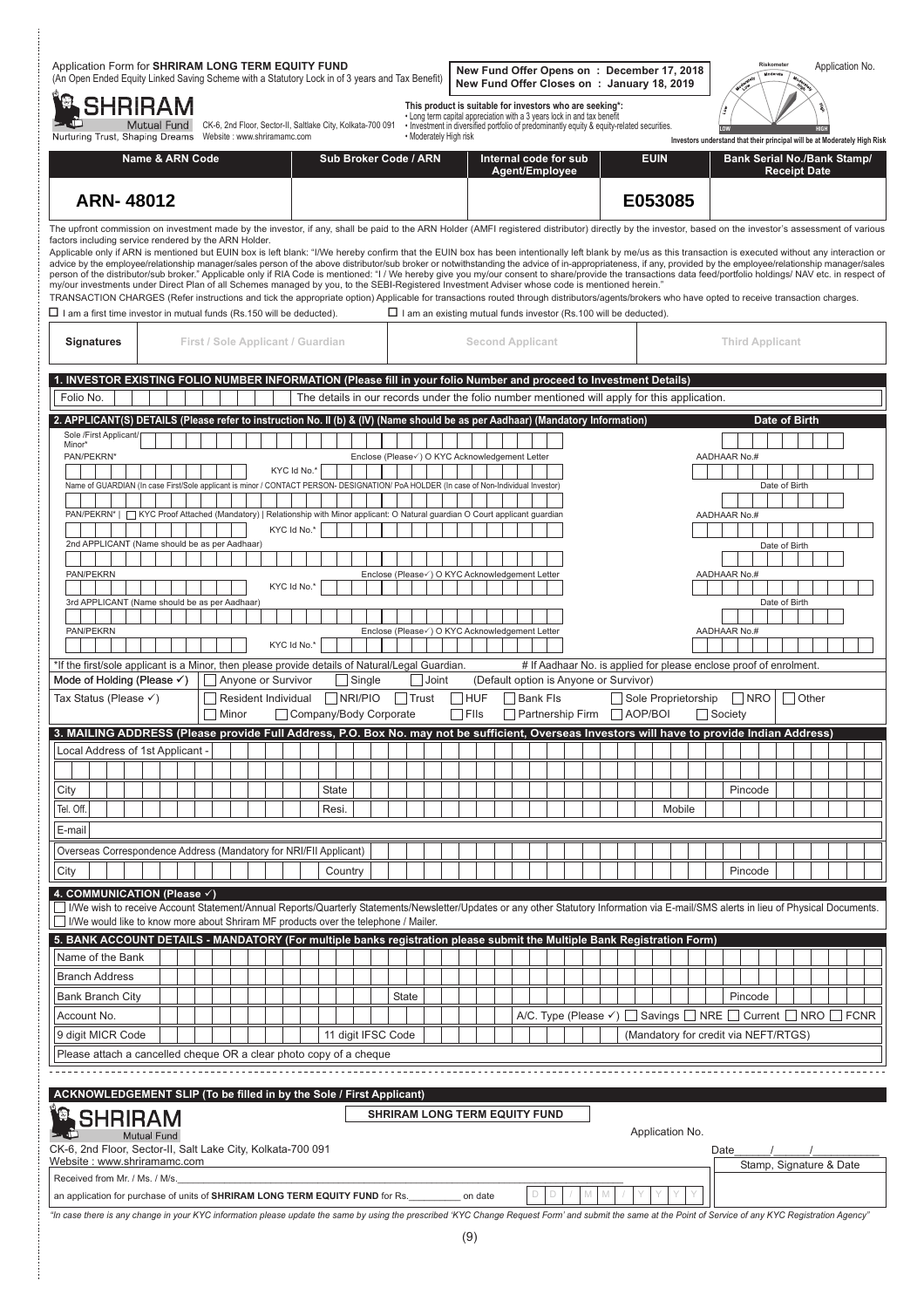| 6. ■ UNITS IN DEMAT MODE (Please $\checkmark$ ) ■ NSDL ■ CDSL                                                                                                                                                                                                                                                                                                                                                                                                                               |                                                  |                                     |                |
|---------------------------------------------------------------------------------------------------------------------------------------------------------------------------------------------------------------------------------------------------------------------------------------------------------------------------------------------------------------------------------------------------------------------------------------------------------------------------------------------|--------------------------------------------------|-------------------------------------|----------------|
| DP ID<br>Beneficiary Account No./Client ID                                                                                                                                                                                                                                                                                                                                                                                                                                                  |                                                  |                                     |                |
| DP Name                                                                                                                                                                                                                                                                                                                                                                                                                                                                                     |                                                  |                                     |                |
| Note : Please attach the depository transaction statement or DP master data indicating the DP account number of the applicant. Please ensure that sequence of names as<br>mention in the Application Form match with that of the account held with the DP.                                                                                                                                                                                                                                  |                                                  |                                     |                |
| 7. POWER OF ATTORNEY (POA)                                                                                                                                                                                                                                                                                                                                                                                                                                                                  |                                                  |                                     |                |
| POA Name                                                                                                                                                                                                                                                                                                                                                                                                                                                                                    |                                                  |                                     |                |
| <b>PAN</b><br>$KYC \cap Yes \cap No - if investment is being made by a constitutional Attorney, please submit the notarized copy of the POA.$                                                                                                                                                                                                                                                                                                                                               |                                                  |                                     |                |
|                                                                                                                                                                                                                                                                                                                                                                                                                                                                                             |                                                  |                                     |                |
| 8. INVESTMENT DETAILS AND PAYMENT DETAILS-Cheque/DD/RTGS/NEFT/Transfer (outstation cheques will be rejected) Please √ wherever applicable.                                                                                                                                                                                                                                                                                                                                                  |                                                  |                                     |                |
| Scheme Name: SHRIRAM LONG TERM EQUITY FUND<br><b>Plan</b> : <b>M</b> Regular<br>Option: * Growth<br>$\Box$ Dividend<br>Mode of dividend : $\Box$ Payout                                                                                                                                                                                                                                                                                                                                     |                                                  |                                     |                |
| DD Charges if any (Rs.)<br>Net Amount (in words)<br>Investment Amount (Rs.)                                                                                                                                                                                                                                                                                                                                                                                                                 |                                                  |                                     |                |
| Mode of Payment (Please √)<br>$\Box$ Cheque $\Box$ DD $\Box$ Funds Transfer $\Box$ RTGS/NEFT Rs. (amt. in Rs.)<br>(in words)                                                                                                                                                                                                                                                                                                                                                                |                                                  |                                     |                |
| Drawn on Bank                                                                                                                                                                                                                                                                                                                                                                                                                                                                               |                                                  |                                     |                |
| Branch & City<br>Account No.                                                                                                                                                                                                                                                                                                                                                                                                                                                                |                                                  |                                     |                |
| Date<br><b>IFSC Code</b><br>Cheque / DD No.<br>D                                                                                                                                                                                                                                                                                                                                                                                                                                            |                                                  |                                     |                |
| *A/c Type -□ S/B □ NRE* □ Current □ NRO □ FCNR*   *Kindly provide photocopy of the payment Instrument or Foreign Inward Remittance Certificate (FIRC)<br>evidencing source of funds<br>Cheque/D.D. to be crossed "Account Payee" only and should be drawn payable to :-"SHRIRAM LONG TERM EQUITY FUND A/C xxxxxx" (Investor PAN) or<br>"SHRIRAM LONG TERM EQUITY FUND A/C XXXXXX" (Name of the Firstholder)                                                                                 |                                                  |                                     |                |
| 9. KYC DETAILS (Mandatory)                                                                                                                                                                                                                                                                                                                                                                                                                                                                  |                                                  |                                     |                |
| Occupation Please $(\check{ } )$                                                                                                                                                                                                                                                                                                                                                                                                                                                            |                                                  |                                     |                |
| Sole/First<br>□ Private sector service<br>$\Box$ Business<br>□ Public sector service<br>⊔<br><b>Government Services</b><br>Applicant<br>$\Box$ Student<br>Other (Please Specify)<br>□ Forex Dealer<br>$\Box$ Housewife                                                                                                                                                                                                                                                                      | Professional                                     | $\Box$ Agriculturist                | Retired        |
| □ Private sector service<br>Government Services<br>Second<br>$\Box$ Public sector service<br>$\Box$ Business<br>Other (Please Specify)<br>Applicant<br>□ Forex Dealer<br>$\Box$ Housewife<br>$\Box$ Student                                                                                                                                                                                                                                                                                 | $\Box$ Professional                              | $\Box$ Agriculturist                | $\Box$ Retired |
| $\Box$ Public sector service<br>$\Box$ Private sector service<br>□ Government Services<br>Third<br>$\Box$ Business<br>Applicant<br>$\Box$ Housewife<br>Student<br>□ Forex Dealer<br>$\Box$ Other (Please Specify)                                                                                                                                                                                                                                                                           | $\Box$ Professional                              | $\Box$ Agriculturist $\Box$ Retired |                |
| Gross Annual Income [Please tick (√)]                                                                                                                                                                                                                                                                                                                                                                                                                                                       |                                                  |                                     |                |
| □ Below 1 Lac □ Below 1-5 Lac □ 5-10 Lacs<br>$\Box$ 10-25 Lacs<br>$\Box$ >25 Lacs - 1 Crore<br>Sole/First<br>Applicant<br>OR Net worth (Mandatory for Non - Individuals)<br>as on                                                                                                                                                                                                                                                                                                           | □ >1 Crore OR Net Worth<br>Not order than 1 year |                                     |                |
| Second<br>$\Box$ Below 1 Lac $\Box$ Below 1-5 Lac $\Box$ 5-10 Lacs<br>$\Box$ 10-25 Lacs<br>$\Box$ >25 Lacs - 1 Crore<br>Applicant                                                                                                                                                                                                                                                                                                                                                           | $\Box$ >1 Crore OR Net Worth                     |                                     |                |
| Third<br>$\Box$ Below 1 Lac $\Box$ Below 1-5 Lac $\Box$ 5-10 Lacs<br>$\Box$ >25 Lacs - 1 Crore<br>$\Box$ 10-25 Lacs<br>Applicant                                                                                                                                                                                                                                                                                                                                                            | $\Box$ >1 Crore OR Net Worth                     |                                     |                |
| <b>Others</b> [Please tick $(\checkmark)$ ]                                                                                                                                                                                                                                                                                                                                                                                                                                                 |                                                  |                                     |                |
| For Individuals [Please tick $(\checkmark)$ ] $\Box$ I am Politically Exposed Person (PEP) <sup>*</sup> $\Box$ I am Related to Politically Exposed Person (RPEP)<br>Sole/First<br>Applicant<br>For Non Individuals [Please tick $(\checkmark)$ ] (Please attach mandatory Ultimate Beneficial Ownship (UBO) declaration form:<br>(i) Foreign Exchange/Money changer services - □ Yes □ No (ii) Gaming/Gambling/Lottery/Casino Services - □ Yes □ No (iii) Money Lending/Pawing - □ Yes □ No |                                                  | $\Box$ Not applicable               |                |
| Second<br>□ Politically Exposed Person (PEP)*<br>$\Box$ Related to Politically Exposed Person (RPEP) $\Box$ Not applicable<br>Applicant                                                                                                                                                                                                                                                                                                                                                     |                                                  |                                     |                |
| Third<br>Politically Exposed Person (PEP)*<br>$\Box$ Related to Politically Exposed Person (RPEP) $\Box$ Not applicable<br>Applicant                                                                                                                                                                                                                                                                                                                                                        |                                                  |                                     |                |
|                                                                                                                                                                                                                                                                                                                                                                                                                                                                                             |                                                  |                                     |                |

| Scheme Name: SHRIRAM LONG TERM EQUITY FUND |                                                                                                                                                                                                                                |                                                                                                                             |             |  |
|--------------------------------------------|--------------------------------------------------------------------------------------------------------------------------------------------------------------------------------------------------------------------------------|-----------------------------------------------------------------------------------------------------------------------------|-------------|--|
| $ $ Plan : $\Box$ Regular                  | Option :                                                                                                                                                                                                                       |                                                                                                                             | Sub Option: |  |
| Cheque / DD No.                            | Date: the contract of the contract of the contract of the contract of the contract of the contract of the contract of the contract of the contract of the contract of the contract of the contract of the contract of the cont | Amount Rs.:                                                                                                                 |             |  |
| Bank and Branch:                           |                                                                                                                                                                                                                                |                                                                                                                             |             |  |
|                                            |                                                                                                                                                                                                                                | <b>REGISTRAR &amp; TRANSFER AGENTS</b><br>Computer Age Management Services Pvt. Ltd., (SEBI Registration No.: INR000002813) |             |  |

**New No. 10, Old No. 178, M.G.R. Salai, Nungambakkam, Chennai - 600 034, Email enq\_sh@camsonline.com, Website : www.camsonline.com**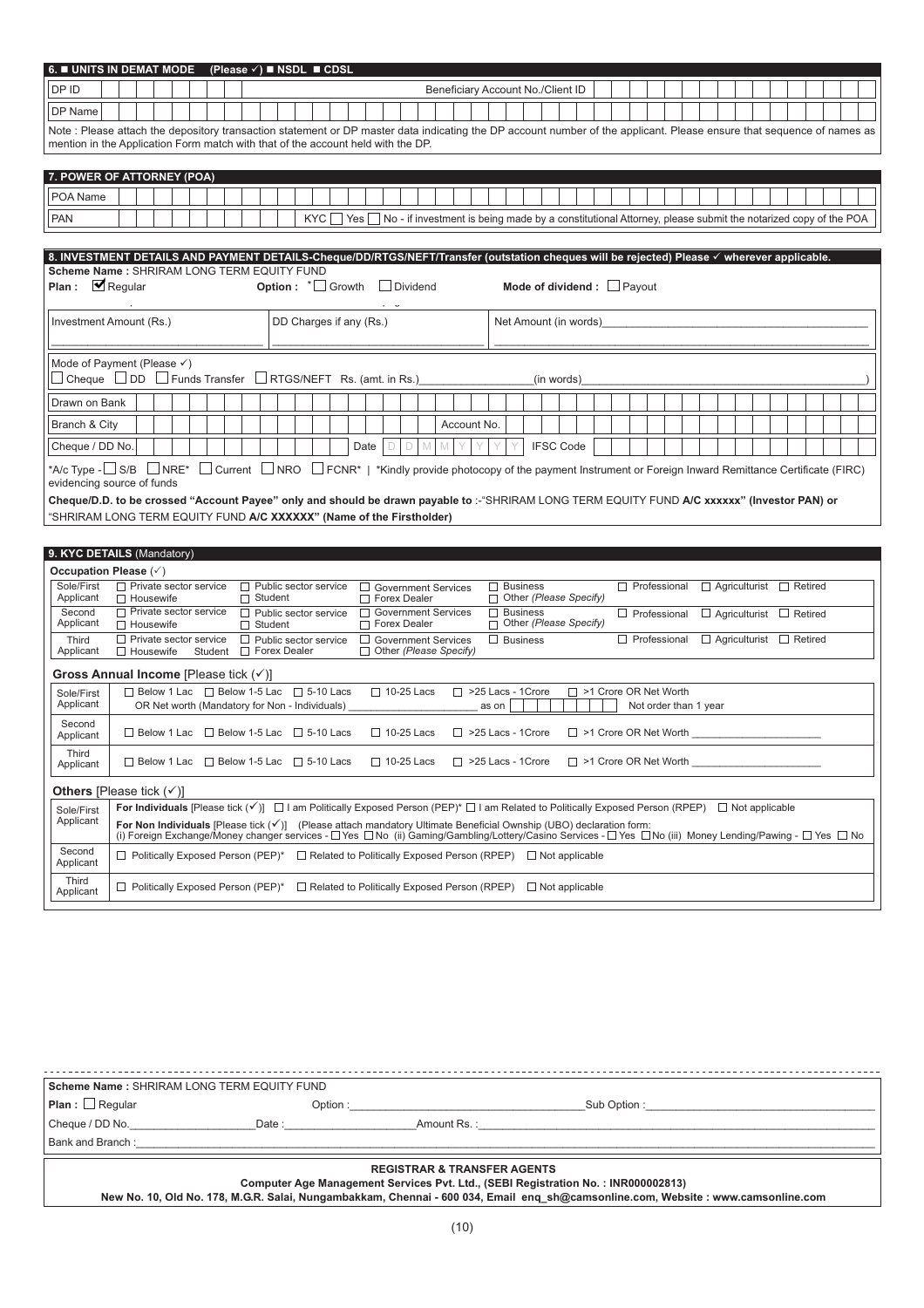| Non Individual Investors should mandatorily fill secarate FATCA Form (The below information is required for all applications quardian.                                                                                                                                                                                                                                                                                                                                                                                                                                                                                                                                                                                                                       |                                    |                                                               |                                                             |             |               |                                  |                                |                                             |                                                                                                                                                |  |
|--------------------------------------------------------------------------------------------------------------------------------------------------------------------------------------------------------------------------------------------------------------------------------------------------------------------------------------------------------------------------------------------------------------------------------------------------------------------------------------------------------------------------------------------------------------------------------------------------------------------------------------------------------------------------------------------------------------------------------------------------------------|------------------------------------|---------------------------------------------------------------|-------------------------------------------------------------|-------------|---------------|----------------------------------|--------------------------------|---------------------------------------------|------------------------------------------------------------------------------------------------------------------------------------------------|--|
|                                                                                                                                                                                                                                                                                                                                                                                                                                                                                                                                                                                                                                                                                                                                                              |                                    | Place/City of Birth                                           | <b>Country of Birth</b>                                     |             |               |                                  |                                | <b>Country of Citizenship / Nationality</b> |                                                                                                                                                |  |
| First Applicant/Guardian                                                                                                                                                                                                                                                                                                                                                                                                                                                                                                                                                                                                                                                                                                                                     |                                    |                                                               |                                                             |             | $\Box$ Indian | $\Box$ U.S.                      | $\Box$ Others (Please Specify) |                                             |                                                                                                                                                |  |
| Second Applicant                                                                                                                                                                                                                                                                                                                                                                                                                                                                                                                                                                                                                                                                                                                                             |                                    |                                                               |                                                             |             | $\Box$ Indian | $\Box$ U.S.                      | $\Box$ Others (Please Specify) |                                             |                                                                                                                                                |  |
| <b>Third Applicant</b>                                                                                                                                                                                                                                                                                                                                                                                                                                                                                                                                                                                                                                                                                                                                       |                                    |                                                               |                                                             |             | $\Box$ Indian | $\Box$ U.S.                      | □ Others (Please Specify)      |                                             |                                                                                                                                                |  |
| Are you a tax resident (i.e. are you assessed for Tax) in any other country outside India? $\Box$ Yes $\Box$ No [Please tick (<br>If "Yes" please fill for All countries (Other than India) in which you are a Resident for tax purpose i.e. where you are a Citizen/Resident /Green Card Holder /Tax Resident in the respective countries                                                                                                                                                                                                                                                                                                                                                                                                                   |                                    |                                                               |                                                             |             | )             |                                  |                                |                                             |                                                                                                                                                |  |
|                                                                                                                                                                                                                                                                                                                                                                                                                                                                                                                                                                                                                                                                                                                                                              | <b>Country of Tax</b><br>Residency | Tax identification number or<br><b>Functional Equtivalent</b> | <b>Identification Type</b><br>(TIN or other please specify) |             |               |                                  |                                | <b>Country of Citizenship / Nationality</b> |                                                                                                                                                |  |
| First Applicant/Guardian                                                                                                                                                                                                                                                                                                                                                                                                                                                                                                                                                                                                                                                                                                                                     |                                    |                                                               |                                                             |             |               | Reason:                          | $A \Box$                       | $B$ $\Box$                                  | $C \Box$                                                                                                                                       |  |
| Second Applicant                                                                                                                                                                                                                                                                                                                                                                                                                                                                                                                                                                                                                                                                                                                                             |                                    |                                                               |                                                             |             |               | Reason:                          | $A \Box$                       | $B \Box$                                    | $C \Box$                                                                                                                                       |  |
| <b>Third Applicant</b>                                                                                                                                                                                                                                                                                                                                                                                                                                                                                                                                                                                                                                                                                                                                       |                                    |                                                               |                                                             |             |               | Reason:                          | $A \Box$                       | B n                                         | $C \Box$                                                                                                                                       |  |
|                                                                                                                                                                                                                                                                                                                                                                                                                                                                                                                                                                                                                                                                                                                                                              | Address Type of Sole/1st Holder:   |                                                               | Address Type of 2nd Holder:                                 |             |               |                                  |                                | Address Type of 3rd Holder:                 |                                                                                                                                                |  |
|                                                                                                                                                                                                                                                                                                                                                                                                                                                                                                                                                                                                                                                                                                                                                              |                                    |                                                               | □ Residential □ Registered Office □ Business                |             |               |                                  |                                |                                             | $\Box$ Residential $\Box$ Registered Office $\Box$ Business<br>do hereby nominate the undermentioned Nominee(s) to receive the units to my/our |  |
|                                                                                                                                                                                                                                                                                                                                                                                                                                                                                                                                                                                                                                                                                                                                                              |                                    |                                                               |                                                             |             |               |                                  |                                |                                             |                                                                                                                                                |  |
|                                                                                                                                                                                                                                                                                                                                                                                                                                                                                                                                                                                                                                                                                                                                                              | Nominee(s) Name                    |                                                               | Relationship                                                | % of Share* |               | Date of Birth (in case of Minor) |                                |                                             | Nominee(s) Signature                                                                                                                           |  |
|                                                                                                                                                                                                                                                                                                                                                                                                                                                                                                                                                                                                                                                                                                                                                              |                                    |                                                               |                                                             |             | D             | D<br>M<br>M                      |                                |                                             |                                                                                                                                                |  |
|                                                                                                                                                                                                                                                                                                                                                                                                                                                                                                                                                                                                                                                                                                                                                              |                                    |                                                               |                                                             |             | D             | D<br>M<br>M                      |                                |                                             |                                                                                                                                                |  |
|                                                                                                                                                                                                                                                                                                                                                                                                                                                                                                                                                                                                                                                                                                                                                              |                                    |                                                               |                                                             |             | $\Box$        | $\Box$<br>M                      |                                |                                             |                                                                                                                                                |  |
|                                                                                                                                                                                                                                                                                                                                                                                                                                                                                                                                                                                                                                                                                                                                                              |                                    |                                                               | Name of the Guardian (In case of Nominee is Minor)          |             |               |                                  |                                |                                             | <b>Guardian(s) Signature</b>                                                                                                                   |  |
|                                                                                                                                                                                                                                                                                                                                                                                                                                                                                                                                                                                                                                                                                                                                                              |                                    |                                                               |                                                             |             |               |                                  |                                |                                             |                                                                                                                                                |  |
|                                                                                                                                                                                                                                                                                                                                                                                                                                                                                                                                                                                                                                                                                                                                                              |                                    |                                                               |                                                             |             |               |                                  |                                |                                             |                                                                                                                                                |  |
|                                                                                                                                                                                                                                                                                                                                                                                                                                                                                                                                                                                                                                                                                                                                                              |                                    |                                                               |                                                             |             |               |                                  |                                |                                             |                                                                                                                                                |  |
| $\Box$ Residential $\Box$ Registered Office $\Box$ Business<br>FATCA Form for Non Individual is available on the website of AMC i.e. www.shriramamc.com or at the CAMS Investor Service<br>11. NOMINATION DETAILS [Minor / HUF / POA Holder / Non Individuals Cannot Nominate]<br>I/We<br>credit in the folio no. in the event of my/our death. I/We also understand that all payments made to such Nominee(s) and Signature of the Nominee(s) acknowledging receipt<br>thereof, shall be a valid discharge by the AMC / Mutual Fund / Trustees.<br>No.<br>$\mathbf{1}$<br>$\overline{2}$<br>3<br>No.<br>$\mathbf{1}$<br>2<br>3<br>* If the percentage of share is not mentioned then the claim will be settled equally amongst all the indicated nominee(s) |                                    |                                                               |                                                             |             |               |                                  |                                |                                             |                                                                                                                                                |  |

## **12. DECLARATION**

I/We have read, understand and hereby agree to abide by the Scheme information Document/ Key information Memorandum of the Scheme(s), Foriegn Account Tax Complaince Act (FATCA)<br>and Common Reporting Standards (CRS) under FA hereby apply to the Shriram Mutual Fund for allotment of units of the Scheme, as indicated above and agree to abide by the terms, conditions, rules and regulations of the Scheme. I / We<br>hereby confirm and certify that the form. I/We also authorize the Fund to disclose details as necessary, to the Fund's and investor's bankers for the purpose of effecting payments to me/ us. Applicable to NRIs only : I/We<br>confirm that I am/we are Non-Reside

Investment in the scheme is made by me / us on : □ Repatriation basis □ Non Repatriation basis.<br>The ARN holder has disclosed to me/us all the commissions (in the form of trail commission or any other mode), payable to him from amongst which the Scheme is being recommended to me/us.

Signature

| First / Sole Applicant / Guardian | Second Applicant | <b>Third Applicant</b> |
|-----------------------------------|------------------|------------------------|
|                                   |                  |                        |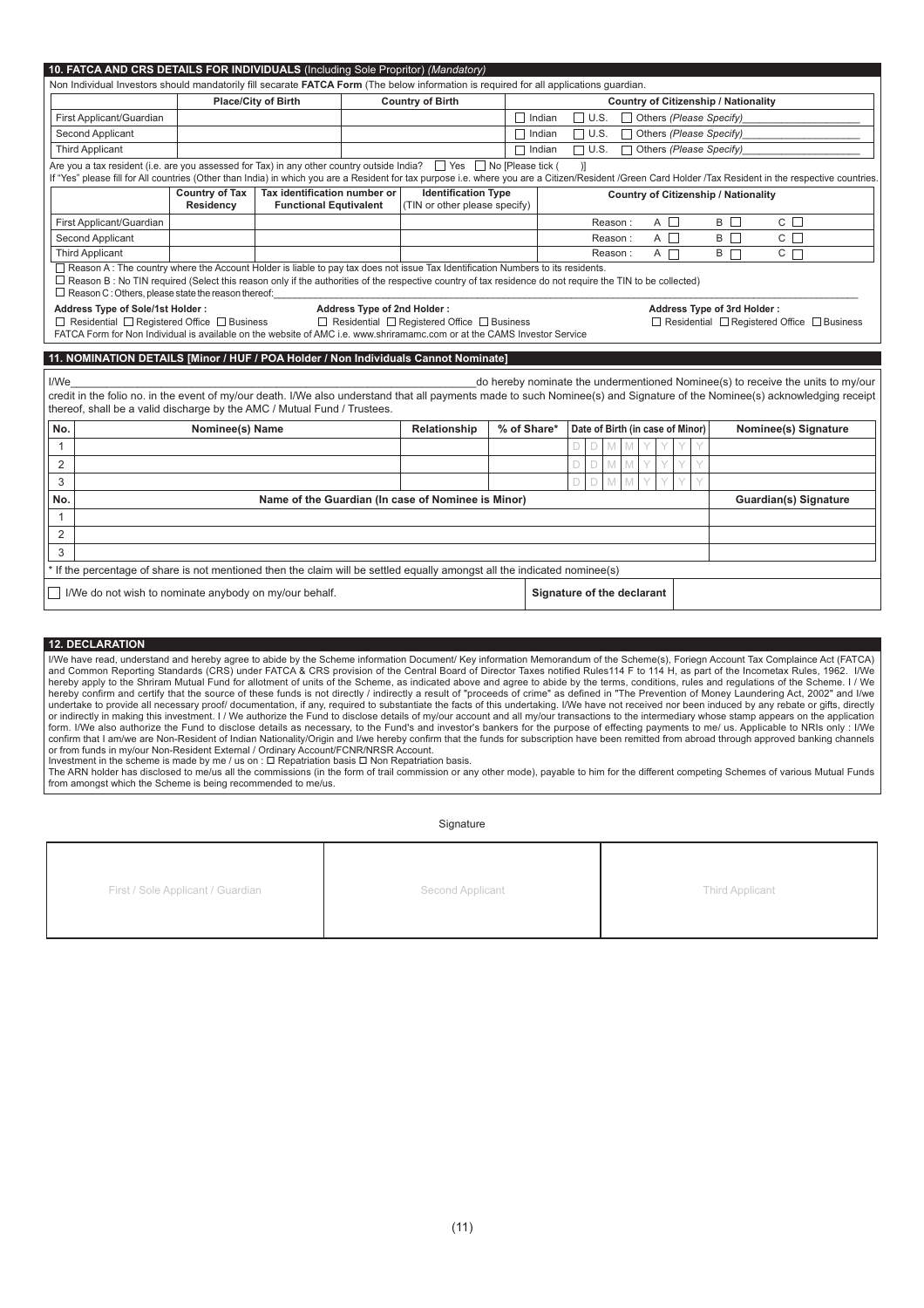This page the deep team to the primer the day.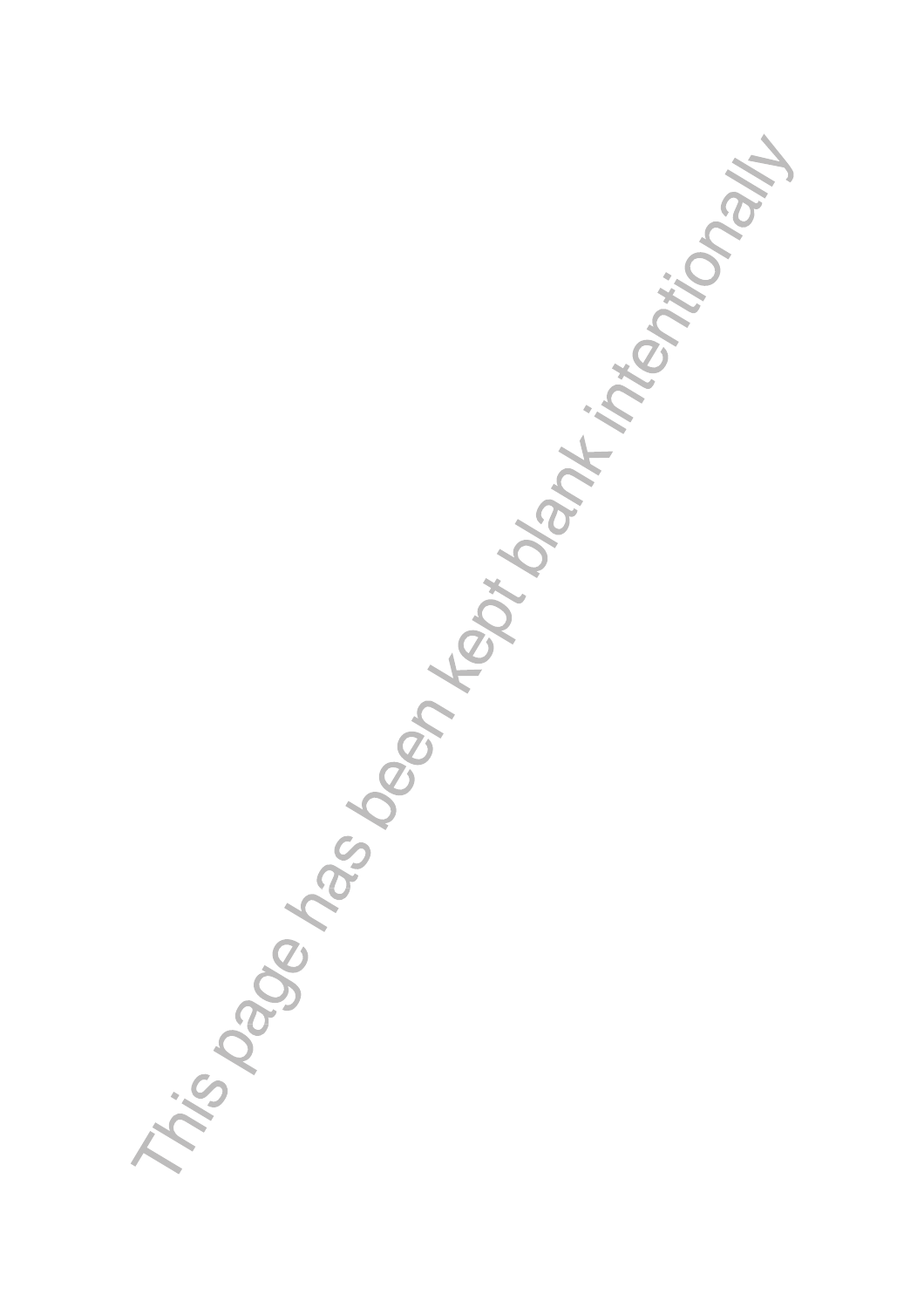## **Enrolment Form for SIP / Micro SIP**

**SHRIRAM**<br>
Mutual Fund<br>
Nuturing Trust, Shaping Dreams

[For OTM registered investors only] (Please read terms & conditions overleaf)

Important : Please strike out the Section(s) that is/are not used by you to avoid any unauthorised use

|                                                                                                                                                                                                                                                                                                                                                                                                                                                                                                                                                                                                                                                                                                                                                                                                                                                                                                                                                                                                                                                                                                                                                                                                                                                                                                                                                                                                                                                                                                                                                                                                                                                                                                                                                                     | SIP/ Micro SIP via ECS/NACH (Debit Clearing) in select cities or via Direct Debit/Standing Instruction in select banks / branches only. |                                                                                                                                |  |  |  |  |                                             |           |                                                                                                                   |           |                                                      |                                                                           | FOR OFFICE USE ONLY (TIME STAMP) |           |                                 |  |
|---------------------------------------------------------------------------------------------------------------------------------------------------------------------------------------------------------------------------------------------------------------------------------------------------------------------------------------------------------------------------------------------------------------------------------------------------------------------------------------------------------------------------------------------------------------------------------------------------------------------------------------------------------------------------------------------------------------------------------------------------------------------------------------------------------------------------------------------------------------------------------------------------------------------------------------------------------------------------------------------------------------------------------------------------------------------------------------------------------------------------------------------------------------------------------------------------------------------------------------------------------------------------------------------------------------------------------------------------------------------------------------------------------------------------------------------------------------------------------------------------------------------------------------------------------------------------------------------------------------------------------------------------------------------------------------------------------------------------------------------------------------------|-----------------------------------------------------------------------------------------------------------------------------------------|--------------------------------------------------------------------------------------------------------------------------------|--|--|--|--|---------------------------------------------|-----------|-------------------------------------------------------------------------------------------------------------------|-----------|------------------------------------------------------|---------------------------------------------------------------------------|----------------------------------|-----------|---------------------------------|--|
| <b>ARN</b>                                                                                                                                                                                                                                                                                                                                                                                                                                                                                                                                                                                                                                                                                                                                                                                                                                                                                                                                                                                                                                                                                                                                                                                                                                                                                                                                                                                                                                                                                                                                                                                                                                                                                                                                                          |                                                                                                                                         | KEY PARTNER / AGENT INFORMATION (Investors applying under Direct Plan must mention "Direct" in ARN column.)<br><b>ARN Name</b> |  |  |  |  | Sub-Broker ARN /<br><b>Bank Branch Code</b> |           | Internal Code<br>for Sub-Agent/                                                                                   |           | <b>Employee Unique</b><br><b>Identication Number</b> |                                                                           |                                  |           |                                 |  |
| ARN- 48012                                                                                                                                                                                                                                                                                                                                                                                                                                                                                                                                                                                                                                                                                                                                                                                                                                                                                                                                                                                                                                                                                                                                                                                                                                                                                                                                                                                                                                                                                                                                                                                                                                                                                                                                                          |                                                                                                                                         |                                                                                                                                |  |  |  |  |                                             | Employee  |                                                                                                                   |           | (EUIN)<br>E053085                                    |                                                                           |                                  |           |                                 |  |
| Declaration for "execution-only" transaction (only where EUIN box is left blank) (Refer Item No. 3a)<br>I/We hereby conrm that the EUIN box has been intentionally left blank by me / us as this is an "execution-only" transaction without any interaction or advice by the<br>employee / relationship manager/ sales person of the above distributor or notwithstanding the advice of in-appropriateness, if any, provided by the employee / relationship<br>manager / sales person of the distributor and the distributor has not charged any advisory fees on this transaction.                                                                                                                                                                                                                                                                                                                                                                                                                                                                                                                                                                                                                                                                                                                                                                                                                                                                                                                                                                                                                                                                                                                                                                                 |                                                                                                                                         |                                                                                                                                |  |  |  |  |                                             |           |                                                                                                                   |           |                                                      |                                                                           |                                  |           |                                 |  |
|                                                                                                                                                                                                                                                                                                                                                                                                                                                                                                                                                                                                                                                                                                                                                                                                                                                                                                                                                                                                                                                                                                                                                                                                                                                                                                                                                                                                                                                                                                                                                                                                                                                                                                                                                                     |                                                                                                                                         |                                                                                                                                |  |  |  |  |                                             |           |                                                                                                                   |           |                                                      |                                                                           |                                  |           |                                 |  |
|                                                                                                                                                                                                                                                                                                                                                                                                                                                                                                                                                                                                                                                                                                                                                                                                                                                                                                                                                                                                                                                                                                                                                                                                                                                                                                                                                                                                                                                                                                                                                                                                                                                                                                                                                                     | Sign Here                                                                                                                               |                                                                                                                                |  |  |  |  |                                             | Sign Here |                                                                                                                   |           |                                                      |                                                                           |                                  | Sign Here |                                 |  |
| First/Sole Applicant/Guardian<br>Transaction Charges for Applications through Distributors only (Refer Item No. 16 and please tick (√) any one)                                                                                                                                                                                                                                                                                                                                                                                                                                                                                                                                                                                                                                                                                                                                                                                                                                                                                                                                                                                                                                                                                                                                                                                                                                                                                                                                                                                                                                                                                                                                                                                                                     |                                                                                                                                         |                                                                                                                                |  |  |  |  |                                             |           | Second Applicant                                                                                                  |           |                                                      |                                                                           | <b>Third Applicant</b><br>Date   |           |                                 |  |
| $\Box$ I confirm that I am a First time invest or across Mutual Funds.                                                                                                                                                                                                                                                                                                                                                                                                                                                                                                                                                                                                                                                                                                                                                                                                                                                                                                                                                                                                                                                                                                                                                                                                                                                                                                                                                                                                                                                                                                                                                                                                                                                                                              |                                                                                                                                         |                                                                                                                                |  |  |  |  |                                             |           |                                                                                                                   |           |                                                      | $\Box$ I confirm that I am an existing investor in Mutual Funds.          |                                  |           |                                 |  |
| (Rs. 150 deductible as Transaction Charge and payable to the Distributor)                                                                                                                                                                                                                                                                                                                                                                                                                                                                                                                                                                                                                                                                                                                                                                                                                                                                                                                                                                                                                                                                                                                                                                                                                                                                                                                                                                                                                                                                                                                                                                                                                                                                                           |                                                                                                                                         |                                                                                                                                |  |  |  |  |                                             |           |                                                                                                                   |           |                                                      | (Rs. 100 deductible as Transaction Charge and payable to the Distributor) |                                  |           |                                 |  |
| If the total commitment of investment through SIP (i.e. amount per SIP installment X no. of installments) amounts to Rs.10,000 or more and your Distributor has opted to<br>receive transaction Charges, the same are deductible as applicable from the installment amount and payable to the Distributor. In such cases Transaction Charge will be<br>recoverable in 3-4 installments. Units will be issued against the balance of the installment amounts invested.<br>Upfront commission shall be paid directly by the investor to the ARN Holder (AMFI registered Distributor) based on the investors' assessment of various factors including<br>the service rendered by the ARN Holder.                                                                                                                                                                                                                                                                                                                                                                                                                                                                                                                                                                                                                                                                                                                                                                                                                                                                                                                                                                                                                                                                       |                                                                                                                                         |                                                                                                                                |  |  |  |  |                                             |           |                                                                                                                   |           |                                                      |                                                                           |                                  |           |                                 |  |
| I/ We have read and understood the contents of the Scheme Information Document(s) and Statement of Additional Information and the terms & conditions of enrolment for<br>Systematic investment Plan (SIP) and of NACH/ECS (Debit Clearing) / Direct Debit / Standing Instruction facilities and agree to abide by the same. I /We hereby apply to<br>the Trustee of SHRIRAM Mutual Fund for SIP application under of the following Scheme(s)/ Plan(s) / Option(s) and agree to abide by the terms and conditions of the<br>same. I/ We have not received nor been induced by any rebate or gifts, directly or indirectly, in making this investment. The ARN holder has disclosed to me/us all the<br>commissions (in the form of trail commission or any other mode), payable to him/them for the different competing Schemes of various mutual Funds from amongst which<br>the Scheme is being recommended to me/us.<br>Applicable to PEKRN Holders : I, the first / sole holder, also hereby declare that I do not hold a Permanent Account Number and hold only a single PAN Exempt Reference<br>No. (PEKRN) issued by KYC Registration Authority and that my existing investments together with the current application will not result in aggregate investments exceeding<br>Rs. 50,000/- in a rolling 12 months period or in a financial year.<br>Applicable to application under Direct Plan : I/We hereby declare and confirm that I/We have read and understood the Scheme related documents pertaining to the "Direct<br>Plan" and also conrm that the investments in Scheme through "Direct Plan" is/are made at my own discretion. SHRIRAM Mutual Fund/SHRIRAMAMC/Trustee shall not be<br>liable for any consequences arising out of such investments. |                                                                                                                                         |                                                                                                                                |  |  |  |  |                                             |           |                                                                                                                   |           |                                                      |                                                                           |                                  |           |                                 |  |
| Please $(\checkmark)$ any one. In the absence of indication of the option the form is liable to be rejected.                                                                                                                                                                                                                                                                                                                                                                                                                                                                                                                                                                                                                                                                                                                                                                                                                                                                                                                                                                                                                                                                                                                                                                                                                                                                                                                                                                                                                                                                                                                                                                                                                                                        |                                                                                                                                         |                                                                                                                                |  |  |  |  |                                             |           |                                                                                                                   |           |                                                      |                                                                           |                                  |           |                                 |  |
| <b>NEW REGISTRATION</b>                                                                                                                                                                                                                                                                                                                                                                                                                                                                                                                                                                                                                                                                                                                                                                                                                                                                                                                                                                                                                                                                                                                                                                                                                                                                                                                                                                                                                                                                                                                                                                                                                                                                                                                                             |                                                                                                                                         |                                                                                                                                |  |  |  |  | CHANGE IN BANK ACCOUNT                      |           |                                                                                                                   |           |                                                      | CANCELLATION (Refer Item No. 11)                                          |                                  |           |                                 |  |
| <b>INVESTOR DETAILS</b>                                                                                                                                                                                                                                                                                                                                                                                                                                                                                                                                                                                                                                                                                                                                                                                                                                                                                                                                                                                                                                                                                                                                                                                                                                                                                                                                                                                                                                                                                                                                                                                                                                                                                                                                             |                                                                                                                                         |                                                                                                                                |  |  |  |  |                                             |           |                                                                                                                   |           |                                                      |                                                                           |                                  |           |                                 |  |
| Aplication No. (For New Investor) / Folio No. (For Existing Investor)                                                                                                                                                                                                                                                                                                                                                                                                                                                                                                                                                                                                                                                                                                                                                                                                                                                                                                                                                                                                                                                                                                                                                                                                                                                                                                                                                                                                                                                                                                                                                                                                                                                                                               |                                                                                                                                         |                                                                                                                                |  |  |  |  |                                             |           |                                                                                                                   |           |                                                      |                                                                           |                                  |           | SIGNATURE (Refer Item No. 3(c)) |  |
| Sole/1st Applicant (As per Aadhaar)                                                                                                                                                                                                                                                                                                                                                                                                                                                                                                                                                                                                                                                                                                                                                                                                                                                                                                                                                                                                                                                                                                                                                                                                                                                                                                                                                                                                                                                                                                                                                                                                                                                                                                                                 |                                                                                                                                         |                                                                                                                                |  |  |  |  |                                             |           |                                                                                                                   |           |                                                      |                                                                           |                                  |           |                                 |  |
| PAN#                                                                                                                                                                                                                                                                                                                                                                                                                                                                                                                                                                                                                                                                                                                                                                                                                                                                                                                                                                                                                                                                                                                                                                                                                                                                                                                                                                                                                                                                                                                                                                                                                                                                                                                                                                |                                                                                                                                         |                                                                                                                                |  |  |  |  | KYC# (Mandatory)                            |           |                                                                                                                   |           | □ Proof Attached                                     |                                                                           |                                  |           |                                 |  |
| or<br>PEKRN#                                                                                                                                                                                                                                                                                                                                                                                                                                                                                                                                                                                                                                                                                                                                                                                                                                                                                                                                                                                                                                                                                                                                                                                                                                                                                                                                                                                                                                                                                                                                                                                                                                                                                                                                                        |                                                                                                                                         |                                                                                                                                |  |  |  |  | [Please tick $(\checkmark)$ ]               |           |                                                                                                                   |           |                                                      |                                                                           |                                  |           |                                 |  |
| Name of Guardian (As per Aadhaar)                                                                                                                                                                                                                                                                                                                                                                                                                                                                                                                                                                                                                                                                                                                                                                                                                                                                                                                                                                                                                                                                                                                                                                                                                                                                                                                                                                                                                                                                                                                                                                                                                                                                                                                                   |                                                                                                                                         |                                                                                                                                |  |  |  |  |                                             |           |                                                                                                                   |           |                                                      |                                                                           |                                  |           |                                 |  |
| (in case Applicant is minor)<br>PAN#                                                                                                                                                                                                                                                                                                                                                                                                                                                                                                                                                                                                                                                                                                                                                                                                                                                                                                                                                                                                                                                                                                                                                                                                                                                                                                                                                                                                                                                                                                                                                                                                                                                                                                                                |                                                                                                                                         |                                                                                                                                |  |  |  |  | KYC# (Mandatory)                            |           |                                                                                                                   |           | □ Proof Attached                                     |                                                                           |                                  |           |                                 |  |
| or<br>PEKRN#                                                                                                                                                                                                                                                                                                                                                                                                                                                                                                                                                                                                                                                                                                                                                                                                                                                                                                                                                                                                                                                                                                                                                                                                                                                                                                                                                                                                                                                                                                                                                                                                                                                                                                                                                        |                                                                                                                                         |                                                                                                                                |  |  |  |  | [Please tick $(\checkmark)$ ]               |           |                                                                                                                   |           |                                                      |                                                                           |                                  |           |                                 |  |
| Second Applicant (As per Aadhaar)                                                                                                                                                                                                                                                                                                                                                                                                                                                                                                                                                                                                                                                                                                                                                                                                                                                                                                                                                                                                                                                                                                                                                                                                                                                                                                                                                                                                                                                                                                                                                                                                                                                                                                                                   |                                                                                                                                         |                                                                                                                                |  |  |  |  |                                             |           |                                                                                                                   |           |                                                      |                                                                           |                                  |           |                                 |  |
| PAN#                                                                                                                                                                                                                                                                                                                                                                                                                                                                                                                                                                                                                                                                                                                                                                                                                                                                                                                                                                                                                                                                                                                                                                                                                                                                                                                                                                                                                                                                                                                                                                                                                                                                                                                                                                |                                                                                                                                         |                                                                                                                                |  |  |  |  | KYC# (Mandatory)                            |           |                                                                                                                   |           | □ Proof Attached                                     |                                                                           |                                  |           |                                 |  |
| or<br>PEKRN#                                                                                                                                                                                                                                                                                                                                                                                                                                                                                                                                                                                                                                                                                                                                                                                                                                                                                                                                                                                                                                                                                                                                                                                                                                                                                                                                                                                                                                                                                                                                                                                                                                                                                                                                                        |                                                                                                                                         |                                                                                                                                |  |  |  |  | [Please tick $(\checkmark)$ ]               |           |                                                                                                                   |           |                                                      |                                                                           |                                  |           |                                 |  |
| Third Applicant (As per Aadhaar)                                                                                                                                                                                                                                                                                                                                                                                                                                                                                                                                                                                                                                                                                                                                                                                                                                                                                                                                                                                                                                                                                                                                                                                                                                                                                                                                                                                                                                                                                                                                                                                                                                                                                                                                    |                                                                                                                                         |                                                                                                                                |  |  |  |  |                                             |           |                                                                                                                   |           |                                                      |                                                                           |                                  |           |                                 |  |
| PAN#                                                                                                                                                                                                                                                                                                                                                                                                                                                                                                                                                                                                                                                                                                                                                                                                                                                                                                                                                                                                                                                                                                                                                                                                                                                                                                                                                                                                                                                                                                                                                                                                                                                                                                                                                                |                                                                                                                                         |                                                                                                                                |  |  |  |  | KYC# (Mandatory)                            |           |                                                                                                                   |           | □ Proof Attached                                     |                                                                           |                                  |           |                                 |  |
|                                                                                                                                                                                                                                                                                                                                                                                                                                                                                                                                                                                                                                                                                                                                                                                                                                                                                                                                                                                                                                                                                                                                                                                                                                                                                                                                                                                                                                                                                                                                                                                                                                                                                                                                                                     |                                                                                                                                         |                                                                                                                                |  |  |  |  | [Please tick $(\checkmark)$ ]               |           |                                                                                                                   |           |                                                      |                                                                           |                                  |           |                                 |  |
|                                                                                                                                                                                                                                                                                                                                                                                                                                                                                                                                                                                                                                                                                                                                                                                                                                                                                                                                                                                                                                                                                                                                                                                                                                                                                                                                                                                                                                                                                                                                                                                                                                                                                                                                                                     |                                                                                                                                         |                                                                                                                                |  |  |  |  |                                             |           |                                                                                                                   |           |                                                      |                                                                           |                                  |           |                                 |  |
|                                                                                                                                                                                                                                                                                                                                                                                                                                                                                                                                                                                                                                                                                                                                                                                                                                                                                                                                                                                                                                                                                                                                                                                                                                                                                                                                                                                                                                                                                                                                                                                                                                                                                                                                                                     |                                                                                                                                         |                                                                                                                                |  |  |  |  |                                             |           |                                                                                                                   |           |                                                      |                                                                           |                                  |           |                                 |  |
| SHRIRAM LONG TERM EQUITY FUND                                                                                                                                                                                                                                                                                                                                                                                                                                                                                                                                                                                                                                                                                                                                                                                                                                                                                                                                                                                                                                                                                                                                                                                                                                                                                                                                                                                                                                                                                                                                                                                                                                                                                                                                       |                                                                                                                                         |                                                                                                                                |  |  |  |  |                                             |           |                                                                                                                   |           |                                                      |                                                                           |                                  |           |                                 |  |
| (Investors applying under Direct Plan must mention "Direct" against the Scheme name).                                                                                                                                                                                                                                                                                                                                                                                                                                                                                                                                                                                                                                                                                                                                                                                                                                                                                                                                                                                                                                                                                                                                                                                                                                                                                                                                                                                                                                                                                                                                                                                                                                                                               |                                                                                                                                         |                                                                                                                                |  |  |  |  |                                             |           |                                                                                                                   |           |                                                      |                                                                           |                                  |           |                                 |  |
| <b>REGULAR</b>                                                                                                                                                                                                                                                                                                                                                                                                                                                                                                                                                                                                                                                                                                                                                                                                                                                                                                                                                                                                                                                                                                                                                                                                                                                                                                                                                                                                                                                                                                                                                                                                                                                                                                                                                      |                                                                                                                                         |                                                                                                                                |  |  |  |  |                                             |           | Option                                                                                                            |           |                                                      |                                                                           |                                  |           |                                 |  |
|                                                                                                                                                                                                                                                                                                                                                                                                                                                                                                                                                                                                                                                                                                                                                                                                                                                                                                                                                                                                                                                                                                                                                                                                                                                                                                                                                                                                                                                                                                                                                                                                                                                                                                                                                                     |                                                                                                                                         |                                                                                                                                |  |  |  |  | Frequency                                   |           |                                                                                                                   | * Monthly |                                                      | Quarterly (*Default Frequency) [Refer Item No. 6(iv)]                     |                                  |           |                                 |  |
|                                                                                                                                                                                                                                                                                                                                                                                                                                                                                                                                                                                                                                                                                                                                                                                                                                                                                                                                                                                                                                                                                                                                                                                                                                                                                                                                                                                                                                                                                                                                                                                                                                                                                                                                                                     |                                                                                                                                         |                                                                                                                                |  |  |  |  |                                             |           |                                                                                                                   |           |                                                      |                                                                           |                                  |           |                                 |  |
| or<br>PEKRN#<br># Please attach Proof. If PAN/PEKRN/KYC is already validated please don't attach any proof. Refer Item No. 15 and 16.<br>Scheme<br>Plan<br>Each SIP/ Micro SIP Amount (Rs.)                                                                                                                                                                                                                                                                                                                                                                                                                                                                                                                                                                                                                                                                                                                                                                                                                                                                                                                                                                                                                                                                                                                                                                                                                                                                                                                                                                                                                                                                                                                                                                         |                                                                                                                                         |                                                                                                                                |  |  |  |  |                                             |           | ACKNOWLEDGEMENT SLIP (To be filled in by the Unit holder)                                                         |           |                                                      |                                                                           |                                  |           |                                 |  |
|                                                                                                                                                                                                                                                                                                                                                                                                                                                                                                                                                                                                                                                                                                                                                                                                                                                                                                                                                                                                                                                                                                                                                                                                                                                                                                                                                                                                                                                                                                                                                                                                                                                                                                                                                                     |                                                                                                                                         |                                                                                                                                |  |  |  |  |                                             |           | SHRIRAM MUTUAL FUND<br>Administrative Head Office: CK-6,<br>2nd Floor, Sector-II, Salt Lake City, Kolkata-700 091 |           |                                                      |                                                                           | Enrolment<br>Form No.: S/        |           |                                 |  |
|                                                                                                                                                                                                                                                                                                                                                                                                                                                                                                                                                                                                                                                                                                                                                                                                                                                                                                                                                                                                                                                                                                                                                                                                                                                                                                                                                                                                                                                                                                                                                                                                                                                                                                                                                                     |                                                                                                                                         |                                                                                                                                |  |  |  |  |                                             |           |                                                                                                                   |           |                                                      | 'SIP/Micro SIP' application for                                           |                                  |           | ISC Stamp & Signature           |  |
| Date:<br>Received from Mr./Ms./M/s.<br>Scheme / Plan / Option                                                                                                                                                                                                                                                                                                                                                                                                                                                                                                                                                                                                                                                                                                                                                                                                                                                                                                                                                                                                                                                                                                                                                                                                                                                                                                                                                                                                                                                                                                                                                                                                                                                                                                       |                                                                                                                                         |                                                                                                                                |  |  |  |  |                                             |           |                                                                                                                   |           |                                                      |                                                                           |                                  |           |                                 |  |

*In case there is any change in your KYC information please update the same by using the prescribed KYC Change Request Form and submit the same at the Point of Service of any KYC Registration Agency*